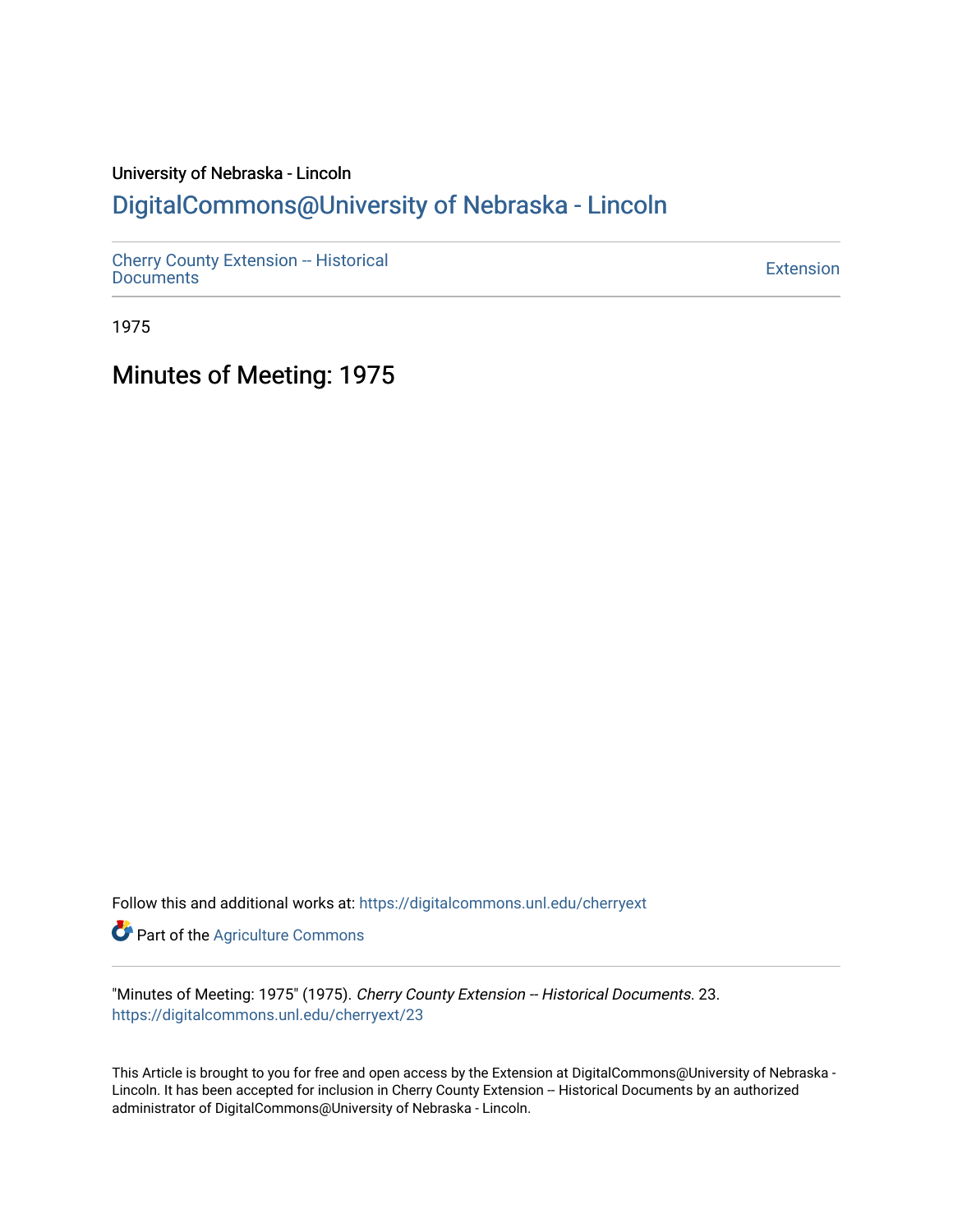## CHERRY COUNTY EXTENSION BOARD ANNUAL MEETING December 11, 1975

The annual meeting was cal led to order by Chairman, Mrs. Bill Luther, on December 11th at 2:00 p.m., In the Conference Room of the Old Courthouse. Present were Jim Drinkwalter, Carol Luther, Gene Schlueter, Wayne Olmsted, Cooper Ford, agents Betty Kime and Harry Stokely, Maxine Cobb, Incoming Home Extension Council Chairman, and Charlie Kyser, incoming 4-H Council Chairman.

Jim Roseberry, Dunning, area representative to the Nebraska Association of County Extension Boards (NACEB) was unable to come as planned, due to the medical appointments In his family. Neal Baxter, District II Supervisor, was unable to attend as planned because of icy roads. In the absence of Jim and Neal. Harry Stokely. County / In the absence of Jim and Neal, Harry Stokely, County Agent, conducted the discussions.

Reading of the 1974 annual meeting minutes and the current treasurers report was waived.

The discussion of items is as fol lows:

*i* 

1. Agent Stokely discussed the status of moving the Cherry County Extension Office. It appears at this time, that the Middle Niobrara Natural Resource District (NRD) is thinking seriously of erecting office space large enough to house all USDA and ag related offices (FmHA, SCS, ASCS, NRD and Extension). This is known as the One Stop Service Center Complex. Rent Is to be charged by the NRD. Suggested floor plans have been extended to the NRD by each agency. Exact costs or proposed rent is not known at this time.

Extension Board members and agents have been active In contacting the Cherry County Commissioners individually discussing moving the Extension Office from a rent-free location to a rent-cost location. Mrs. Lahaye has contacted Clyde Weber and reported a reasonably favorable response. Agent Bettv Klme has contacted Mrs. Mable Jones and reports a reascnably favorable respcnse. Mrs. Losh contacted Mrs. Jones through a letter prior to Betty Kime's visit. Harry Stokely has contacted Dan Thomas and reports a reasonable response. Jim Drinkwalter has contacted Jack Coupland, Valentine lawyer, suggesting that If the Extension Office is moved that the vacant rooms would be suitable for the area lawyers as conference rooms and library. This thought was met by tremendously favorable response.

Moved by Drinkwalter, seconded by Olmsted that the Cherry County Extension Board go on record as favoring a move of the County Extension Service office into more suitable quarters. Carried unanimously.

It Is felt that it would be necessary to lay more ground work individually with the Commissioners before presenting the proposition to them formally. AI I board members are to continue to contact the Commissioners in their area and discuss this proposition with them. Main points of discussion should be: a. Puts our Extension Office on the ground floor; b. Makes It handy for area farmers and ranchers in Cherry County to have various USDA and ag oriented agencies together, and c. Makes It easier for the agencies involved in their Inner-working relationships.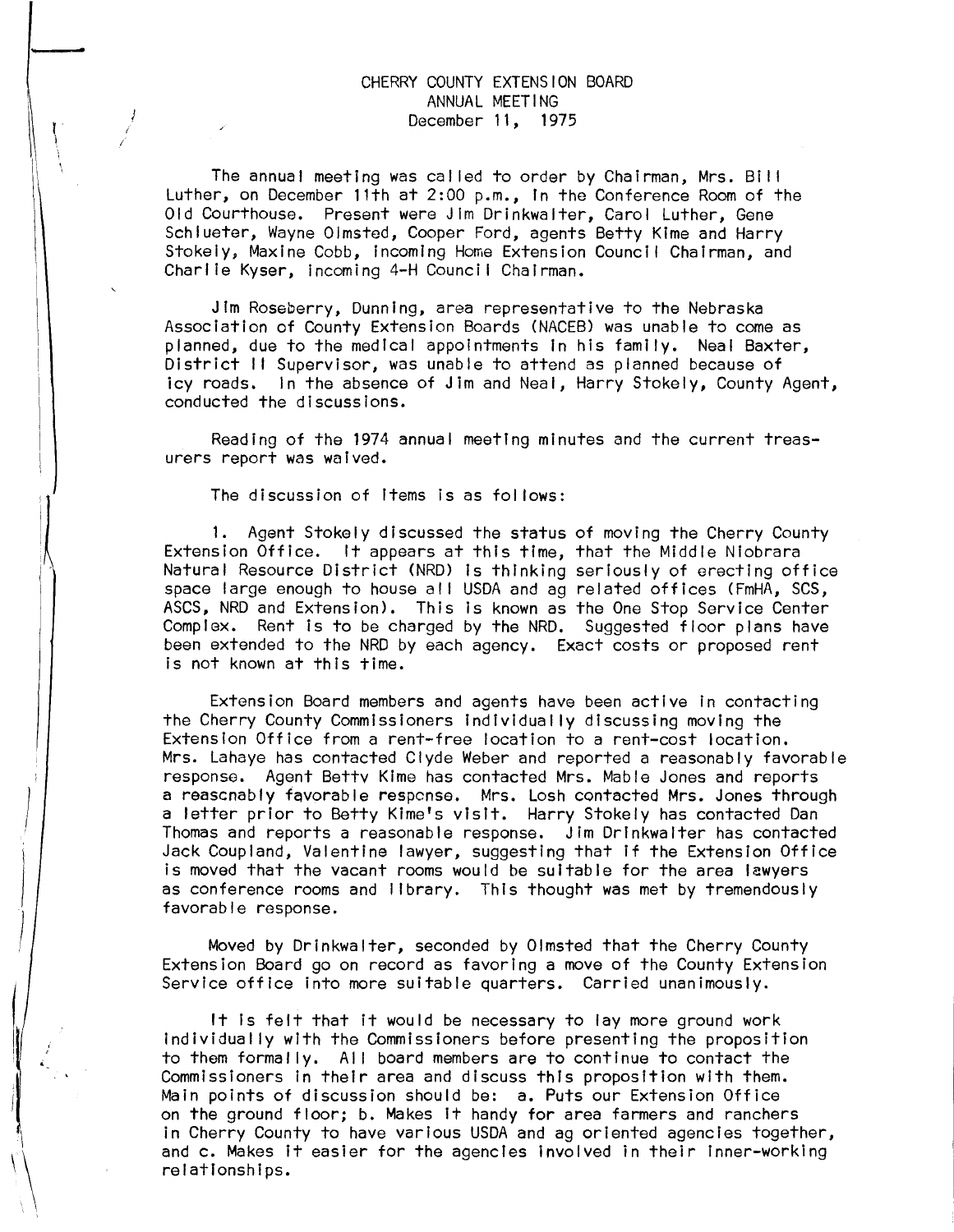$\mathbf{\mathsf{I}}$ 

2. The county agents working contract was discussed. According to law, the Board of Regents, U of N, have to have a contract with all employees, which include county extension agents. However, no contract has been offered at this time.

3. At the recent NACEB area meeting in Broken Bow proposed 13glslation concerning extension work was presented by Extension ac'ministratlon and NACEB members to those in attendance. The most Important parts of this proposed legislation is considering: a. "l-man **--** l-vote" proposition in board member elections. b. Removing the Extension Service from the county general fund and putting it on a separate budget authority. (which in effect would remove budget amount limitations) Enclosed to those board members who were not at our<br>annual meeting is a copy of the proposed legislation. Board members annual meeting is a copy of the proposed legislation. can compare this copy with the existing legislation found in their Extension Board Members Handbook.

It is important to note that this is proposed legislation and that the NACEB wanted comments from extension boards at the area meeting in Broken Bow. At this point in time, no state senator has promised to offer this as a bill to the State Legislature.

4. Revision of the County Extension Board Constitution should wait until proposed legislation is acted on by the state senators.

The meeting was adjourned.

Respectfully submitted,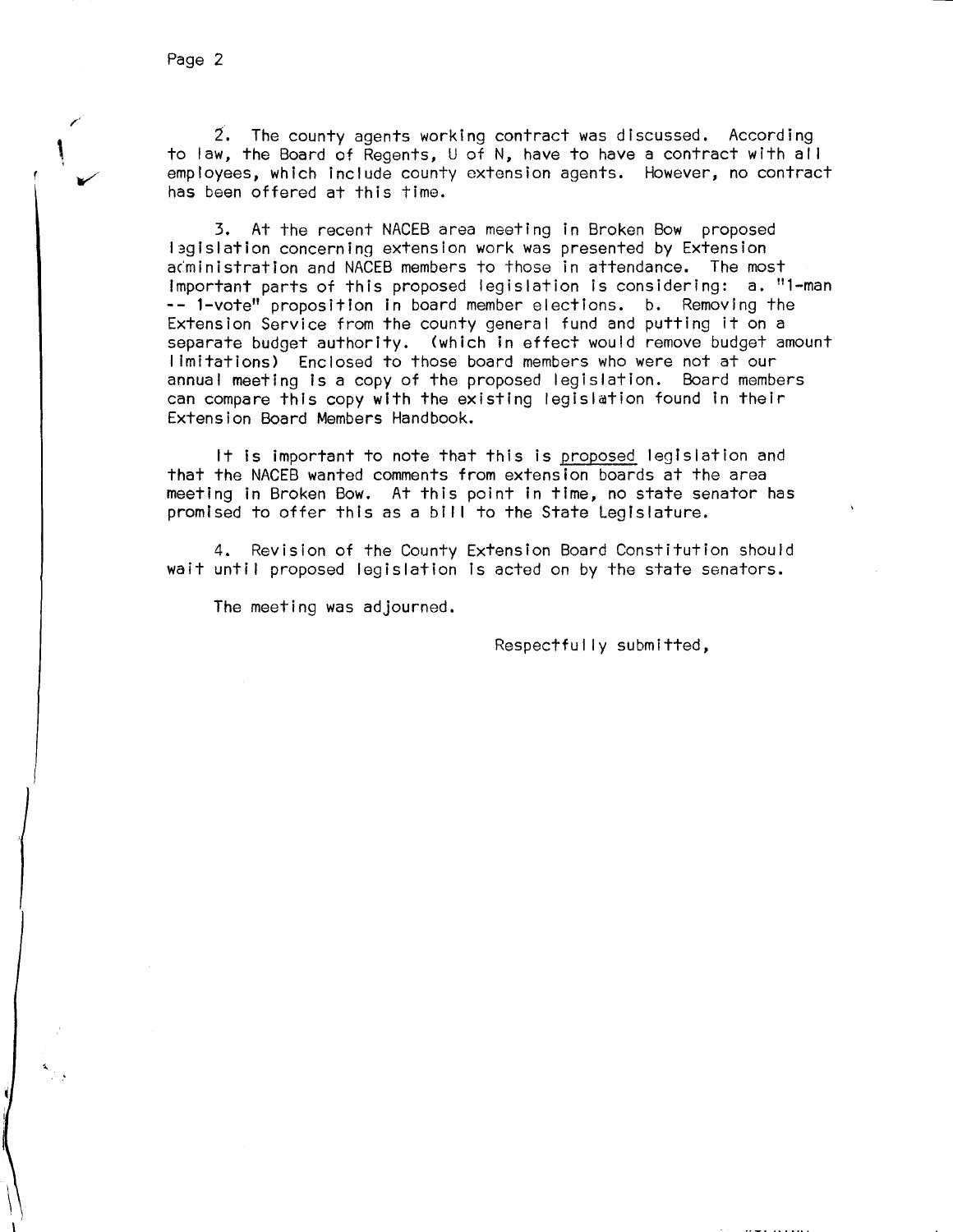#### CHERRY COUNTY EXTENSION BOARD MEETING Thursday, October 16, 1975 Extension Office

#### PRESENT:

Mrs. Bill Luther, Chairman Mrs. Wesley Rothleutner Mr. Gene Schlueter

Agent Betty Kime Agent Harry Stokely

The meeting was cal led to order at 2:25 p.m., CDT, by the Chairman, Mrs. Bil I Luther. The minutes of the May 13 meeting were read and approved.

The treasurers report was reviewed.

#### OLD BUSINESS:

- 1. Agent Stokely brought the Board up to date on the Hardesty Company Plan for USDA offices. SCS, ASCS & FmHA need approval from their state offices before any action can be initiated.
- 2. The extension adie program was discussed. Although the aide program is high priority in the State extension budget, the chances for an aide in the next years budget looks doubtful.

## NEW BUSINESS:

1. Nominations for Extension Board Members are as fol lows:

District 1 (Merriman, Russell precincts)

Don Simmons, Mrs. Eugene:Fish, John Wickman, Larry Walrod

District 2 (Cody, Gillaspie, Barley precincts)

Cooper Ford, Ben Mel lor, Kim Andrews, Mrs. Dean Ostrander

District 3 (King, Lackey, Mother Lake, Calf Creek precinct)

Marvin Cox and Chet Hawley will be contacted for suggestions.

- 2. The 1975 Annual meeting was discussed. A December 11th meeting date was decided. The annual meeting will follow the same format. Connie Ahlmann, District II Home Extension Program Supervisor; the new district II director, if selected by that time; or the regional director of NACEB will be invited to attend the annual meeting.
- 3. The Extension Board Constitution and By-Laws were discussed. Deloris Colburn, Gene Schlueter, and Harry Stokely were named to a committee to look through the Constitution and decide what revisions are necessary.
- 4. The Area NACEB annual meeting was announced and will be held on Friday, November 21st in Broken Bow.

The meeting was adjourned.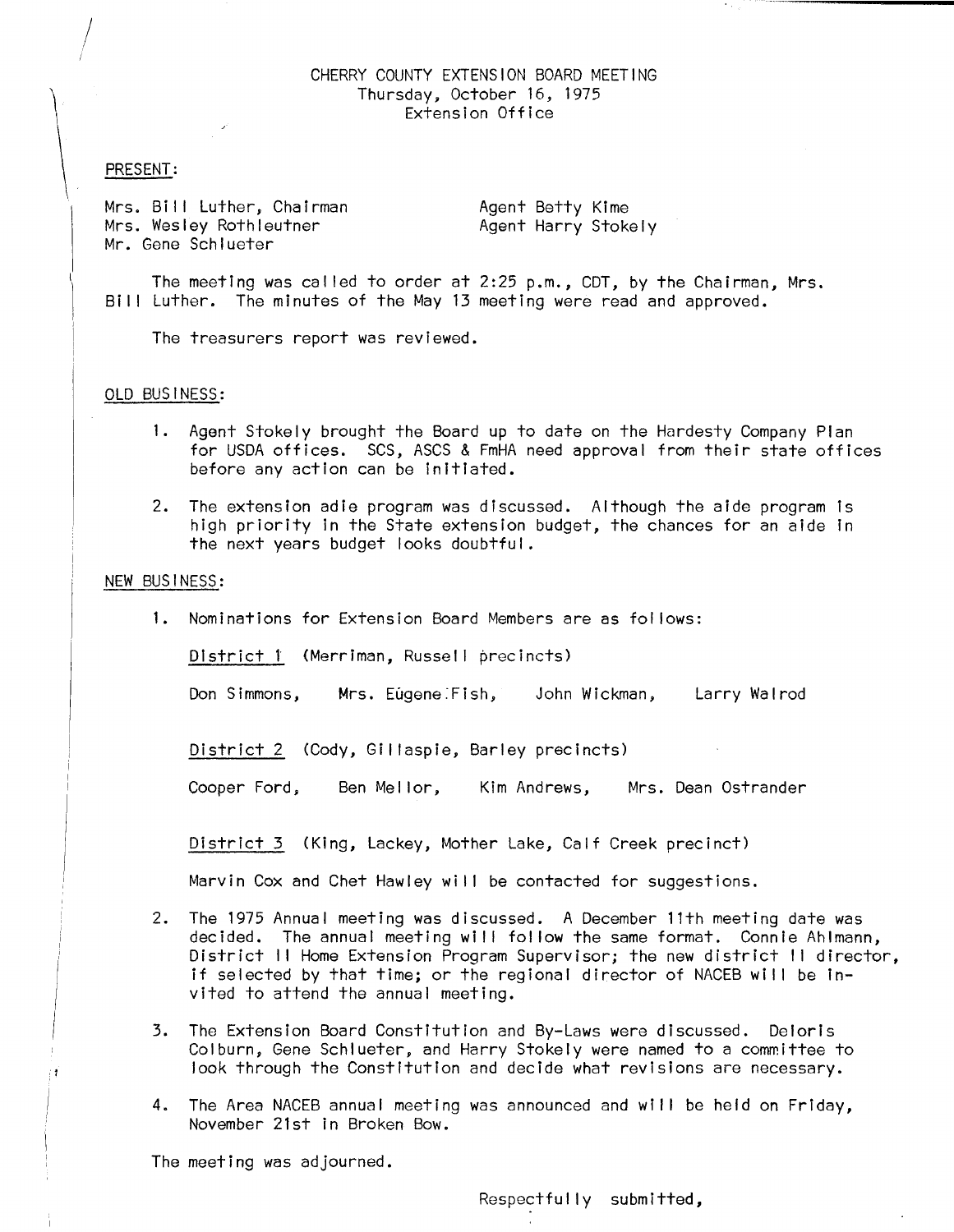## CHERRY COUNTY EXTENSION BOARD MEETING

Tuesday, May 13, 1975

Conference Room, Courthouse, 1:45 p.m., CDT

The meeting was cal led to order by the Chairman, Mrs. Bi I I Luther. The minutes of the March 12th meeting were read and approved.

## OLD BUSINESS:

- 1. The vacated ESU office in the new courthouse is not available to the Extension Service for office space. Our position has been made clear about moving.
- 2. The full time extension aide program for Cherry County does not seem likely at this time and the workstudy funds are taken.
- 3. Agent Stokely explained his request that the Board pay Ak-Sar-Ben \$15.00; Valentine T-Bone Club \$10.00; and the Nebraska Section Society of Range Management \$23.00 annual dues. A motion was made by Gene Schlueter that the Board pay the annual dues for these three organizations for 1976. The motion was seconded by Glee Swanson and carried.

## AGENT REPORT:

1. Agents Kime and Stokely gave brief reports on activities since our last meeting.

## NEW BUSINESS:

1. The main topic of discussion under new business was the 1975-76 Extension Service budget. A motion was made by Gene Schlueter and seconded that each agent's salary be raised \$100. The motion was carried.

Jim Drinkwalter made a motion that the clerical wages be raised 10% or \$5280.00 per year. The motion was seconded by Phyl lis Rothleutner and carried.

A motion was made by Phyllis Rothleutner to raise agent and board mileage to 15¢. Wayne Olmsted seconded the motion, the motion carried.

It was moved by Jim Drinkwalter that the Thedford District be paid 1/5 of their expenses, not to exceed \$4419.00, and that the Thedford District bill the Cherry County Extension Service each month for their expenses. The motion was seconded by Marvin Cox. The motion was carried.

Phyllis Rothleutner moved that \$1885.00 be allocated for aides salary. Approximately \$885 al located for summer aide and \$1000 al located for aide the remainder of the year providing the University of Nebraska budget is approved by the legislature and the governor.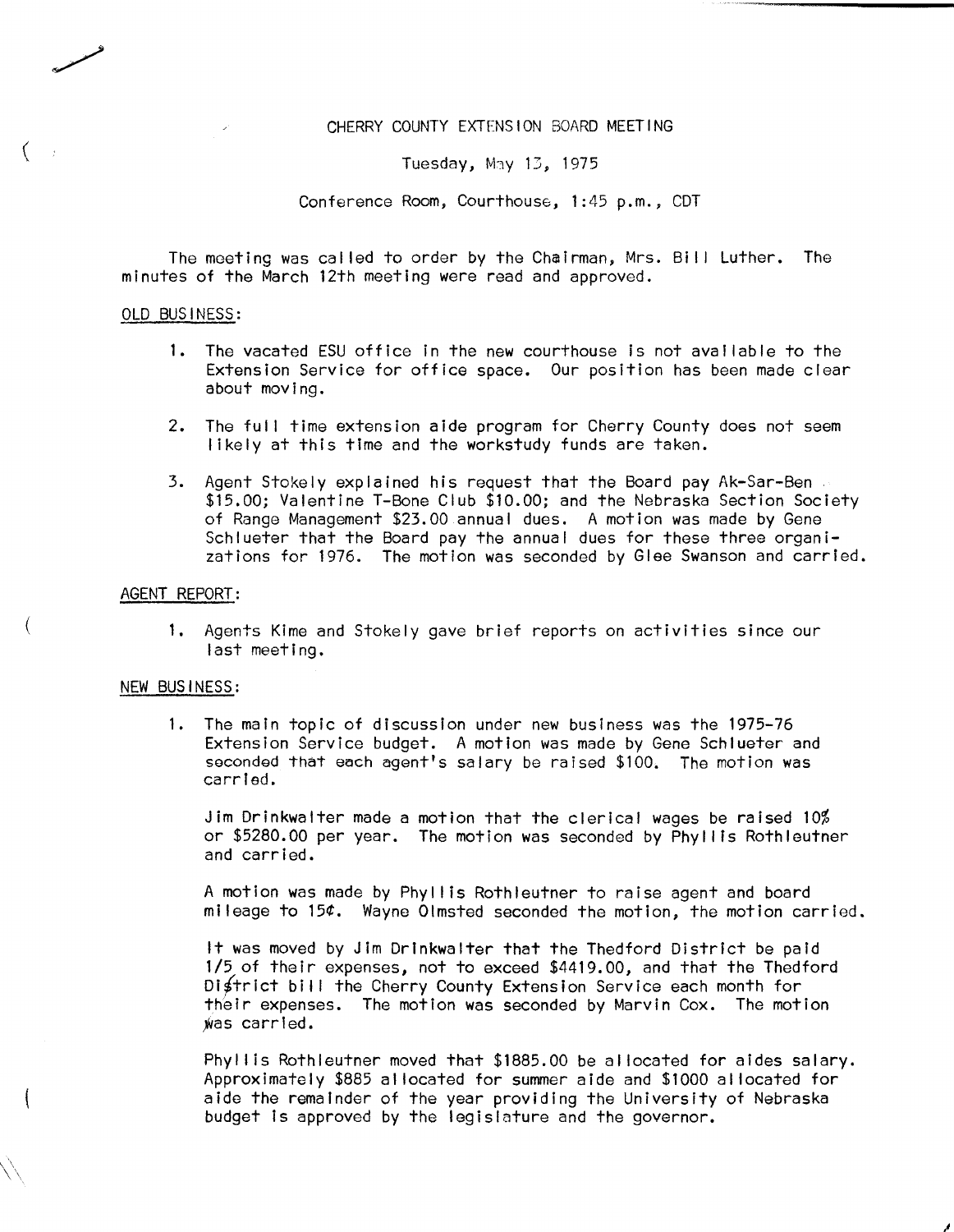Other items of the budget were discussed and set. A copy of the 1975-76 fiscal budget is attached.

 $\mathcal{S}^{\pm}$ 

A motion was made by Deloris Colburn to accept the 1975-76 budget for \$23,684.00. The motion was seconded by Vera Losh. The motion carried.

Vera Losh made the motion to adjourn the meeting. The motion carried.

Respectfully submitted,

Delores Colburn, Secretary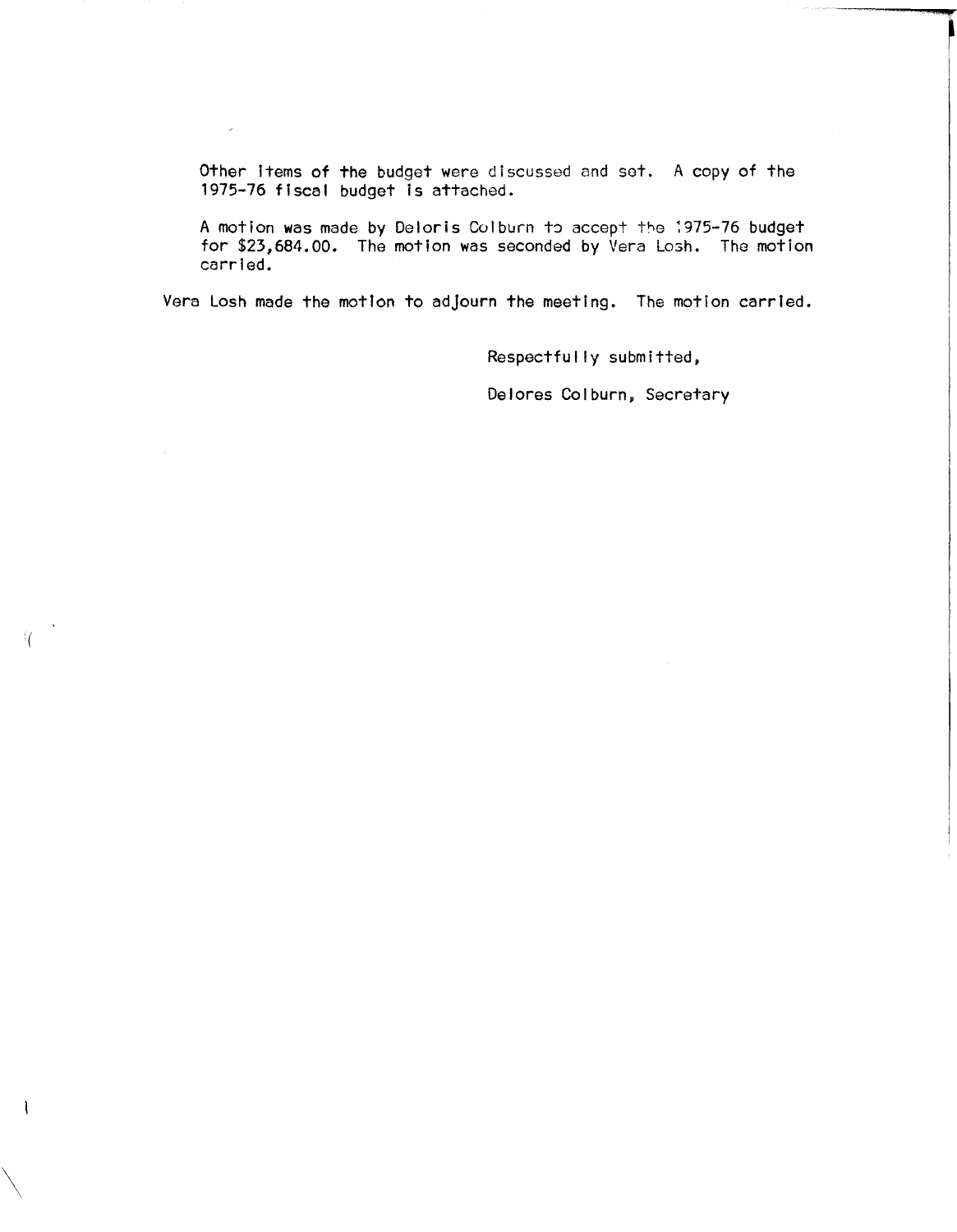Morry Count Valentine, Nebraska Phone 37

Valentine, Nebraska

May 13, 1975

To the Honorable Board of County Commissioners or Supervisors and the Budget Authority of Cherry County:

In accord with the provisions of the laws of Nebraska (Revised Statutes of Nebraska, 1943, Section 2-1607 inclusive last amended April 6, 1967) we submit the following:

> A budget of estimated expense as drawn up  $1.$ by the Board of Directors, said funds to cover operation of the Cherry County Extension Service for the ensuing fiscal year, July 1, 1975 through June 30, 1976.

The members of the Board of Directors of the Cherry County Extension Service, the official sponsoring organization of the Agricultural Extension work in Cherry County have given careful consideration to the estimated financial needs of the County Extension Service the coming year and have approved the budget herewith submitted.

Respectfully,

County Extension CHERRY Service Mrs. William Zuther President

ecretary

EXTENSION WORK IN "AGRICULTURE, HOME ECONOMICS AND SUBJECTS FELATING THERETO," THE COOPERATIVE EXTENSION SERVICE, INSTITUTE OF AGRICULTURE AND NATURAL RESOURCES, UNIVERSITY OF NEBRASKA-LINCOLN, COOPERATING WITH THE COUNTIES AND THE U.S. DEPARTMENT OF AGRICULTURE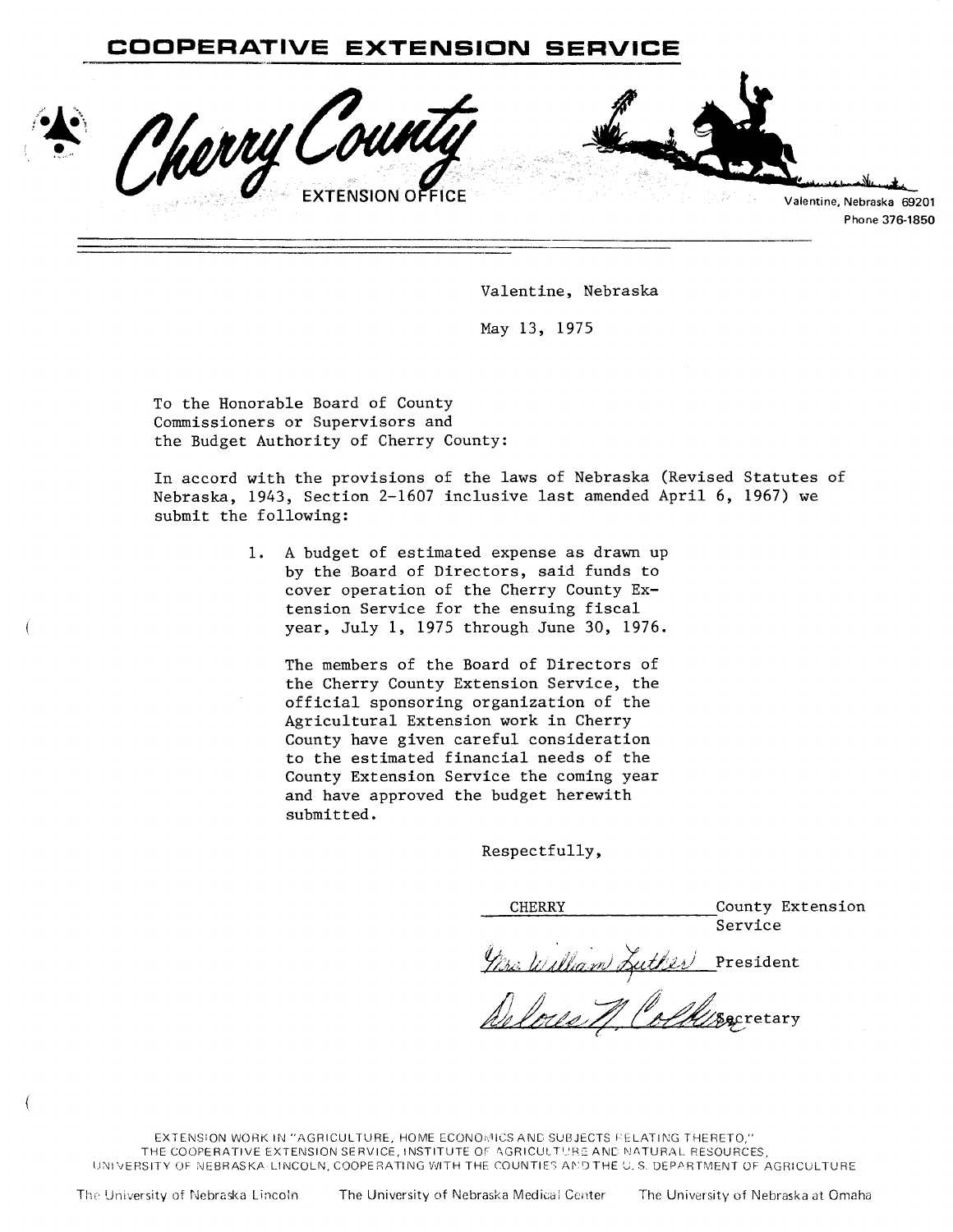State of Nebraska Budget Form CY-2

÷

Expenditure Estimates for General Fund Fiscal Year July 1, 1975 to June 30, 1976 Office or Department-Agricultural Asont-Extension Office CHERRY County

## BUDGET OF EXPENDITURE

|                   | ka sama jermana mata mata as                           | Actual Expense (Ensuing Year) |                  |                                  |                                       |  |
|-------------------|--------------------------------------------------------|-------------------------------|------------------|----------------------------------|---------------------------------------|--|
| Line              | Detail Expenditure Accounts                            | Prior Year                    | Current Year     |                                  |                                       |  |
| No.               |                                                        | $7/1/73$ to                   | $7/1/74$ to      | $7 - 1 - 75$<br>to $6 - 36 - 76$ |                                       |  |
|                   |                                                        | 6/30/74                       | 6/30/75          | Proposed                         | <u>Adopted</u>                        |  |
|                   |                                                        | $\left( 1\right)$             | $\overline{(2)}$ | (3)                              | (4)                                   |  |
| <sup>3</sup>      | Personal Services:                                     |                               |                  |                                  |                                       |  |
| $\overline{2}$    | Salaries -                                             |                               |                  |                                  |                                       |  |
| 3                 | $\mathcal{V}$<br>A. Officials - Aroute                 | 5000.00                       | 5400.00          | 5600.00                          |                                       |  |
| $\overline{4}$    | B. Deputy - Chief                                      |                               |                  |                                  |                                       |  |
| 5                 | $C_{\star}$<br>Deputies - Other                        |                               |                  |                                  |                                       |  |
| $\overline{6}$    | $D_{\bullet}$<br>Clerical                              | 3910.00                       | 4800.00          | 5280.00                          |                                       |  |
| $\overline{\tau}$ | E. Aldes<br>19.                                        | 573.00                        | 885.00           | 1885.00                          |                                       |  |
| $\overline{8}$    | $F_{\bullet}$<br>Thedford District                     | 3125.00                       | 3125.00          | 4419.00                          |                                       |  |
| $\overline{9}$    | $\mathcal{O}^{\mathcal{O}}$<br>G. Avon Practic Summons |                               |                  |                                  |                                       |  |
| 10                | Operating Emenses:                                     |                               |                  |                                  |                                       |  |
| 11                | $\frac{1}{\sqrt{2}}$<br>Postal Services                | 125.29                        | 79.82            | 100.00                           |                                       |  |
| $\overline{12}$   | Telephone Services<br>英                                | 807.73                        | 1422.15          | 1200.00                          |                                       |  |
| 13                | Radio Services                                         |                               |                  |                                  |                                       |  |
| $1\dot{4}$        | $\frac{3\pi}{2\pi}$<br>Utilities                       |                               |                  |                                  | $\mathcal{F}_{\mathbf{a},\mathbf{b}}$ |  |
| 15                | Insurance Premiums -                                   |                               |                  |                                  |                                       |  |
| 16                | $A_{\bullet}$                                          |                               |                  |                                  |                                       |  |
| $\overline{17}$   | $B_{\bullet}$                                          |                               |                  |                                  |                                       |  |
| $\overline{18}$   | Official Bonds                                         |                               |                  |                                  |                                       |  |
| $\mathbf{1}$      | Ŧ<br>Building Repair Or Rent                           | 150.00                        | 240.00           | 200.00                           |                                       |  |
| $\overline{20}$   | Ŧ<br>Office Equipment Repair                           | 16.00                         | $-0-$            | 75.00                            |                                       |  |
| 21                | Other Equipment Repair                                 |                               |                  |                                  |                                       |  |
| 22                | Travel Expenses -                                      |                               |                  |                                  |                                       |  |
| 23                | A. Mileage & Travel Expenses                           | 2585.90                       | 2735.21          | 3500.00                          |                                       |  |
| 24                | B. Convention Expense                                  |                               |                  |                                  |                                       |  |
| 25                | C. Board Member Travel                                 | 196.32                        | 284.88           | 400.00                           |                                       |  |
| 26                | Publications                                           |                               |                  |                                  |                                       |  |
| $\overline{27}$   | Armored Car Service                                    |                               |                  |                                  |                                       |  |
| 28                | Ŧ<br>Miscellaneous :                                   | 196.42                        | 408.13           | 450.00                           |                                       |  |
| 29                | Supplies:                                              |                               |                  |                                  |                                       |  |
| 30                | $\mathbb{R}^n$<br>Supplies/Stationery                  | 862.00                        | 669.03           | 500.00                           |                                       |  |
| 31                | Materials                                              |                               |                  |                                  |                                       |  |
| $\overline{32}$   | Clothing Allowance                                     |                               |                  |                                  |                                       |  |
| 33                |                                                        |                               |                  |                                  |                                       |  |
| 34                | Equipment Rental:                                      |                               |                  |                                  |                                       |  |
| 35                | Data Processing                                        |                               |                  |                                  |                                       |  |
| 36                | Micro-Film                                             |                               |                  |                                  |                                       |  |
| 37                | Photostat                                              |                               |                  |                                  |                                       |  |
| 38                |                                                        |                               |                  |                                  |                                       |  |
| 39                | Capital Outlays:                                       |                               |                  |                                  |                                       |  |
| 40                | Land/Buildings                                         |                               |                  |                                  |                                       |  |
| 41                | Machinery & Equipment -                                |                               |                  |                                  |                                       |  |
| 42                | A. Cars                                                |                               |                  |                                  |                                       |  |
| 43                | B. Office Machines                                     | 582.35                        | $-0-$            | 75.00                            |                                       |  |
| $\overline{4}$    | C. Photostat                                           |                               |                  |                                  |                                       |  |
| 45                | D. Micro-Film                                          |                               |                  |                                  |                                       |  |
| 46                | E. Data Processing                                     |                               |                  |                                  |                                       |  |
| 47                | F. Furniture                                           | 73.70                         |                  |                                  |                                       |  |
| 48                | $G_{\bullet}$                                          |                               |                  |                                  |                                       |  |
| 49                | $H_{\bullet}$                                          | $\mathcal{H}^{\prime}$        | $\infty$         |                                  | $\epsilon$ .                          |  |
| 50                | <b>TOTALS</b>                                          | 18,203.71                     | 20,049.22        | 23,684.00                        |                                       |  |
|                   | TOTALS:                                                |                               |                  |                                  |                                       |  |

To the County Board:

Request is hereby made for the adoption of the estimated budget expenses for the fiscal year commencing July 1, 1975, and ending June 30, 1976, as shown hereon.

 $\mathcal{F}_{\mathcal{A}}$  .

May 27,  $1975$ Dated

CHERRY COUNTY EXTENSION SERVICE

 $\mathcal{L}^{\text{max}}(\mathcal{A})$  .

 $\sim 10^6$ 

Office, Department or Activity  $By$ 

Signature of Officer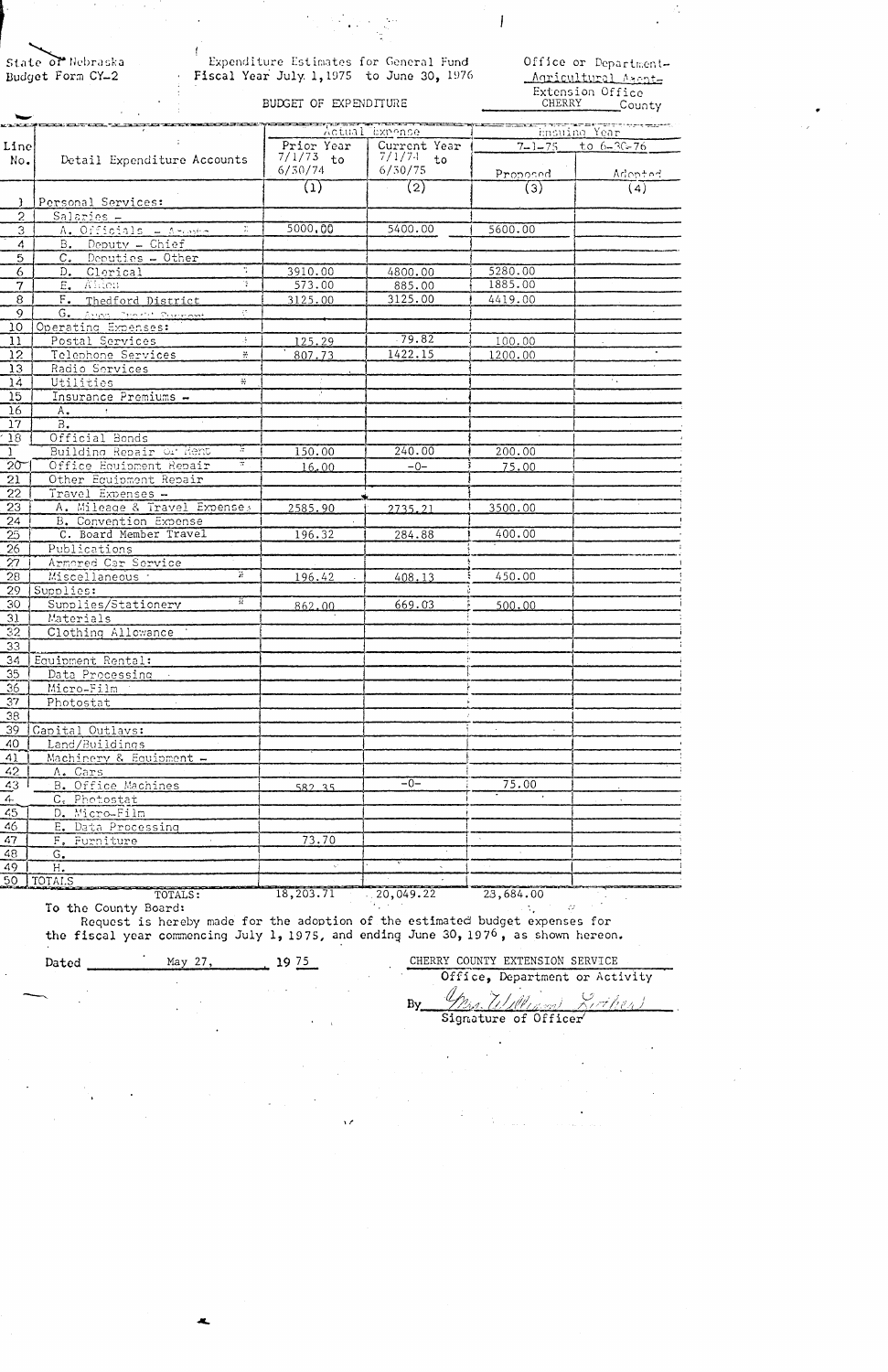## CHERRY COUNTY EXTENSION BOARD MEETING Wednesday, March 12, 1975 Extension Office

#### PRESENT:

}<br>}

Mrs. Wil I iam Luther, Chairman Mrs. Wesley Rothleutner<br>Mr. Wayne Olmsted

Mr. Gene Schlueter Mrs. Betty Kime, Home Agent Mr. Harry Stokely, County Agent

The meeting was cal led to order by the Chairman, Mrs. Wil I iam Luther, at 2:00 p.m., COT, in the Cherry County Extension Office. The minutes of the December 12th Annual Meeting were read and approved.

Harry Stokely, County Agent, reviewed the Treasurer's report. The report was accepted.

Harry and Betty were then excused from the meeting by Chairman Luther. Mrs. Luther then passed out Evaluation Performance forms to each Board member to be fll led out evaluating the work of Agents Kime and Stokely. The results were compiled into one average. This also Included setting their salaries for fiscal year 1975-76. These two tasks were requested by District Extension Director, Leo Lucas and were mailed to him by Mrs. Luther.

#### OLD BUSINESS:

- 1. Agent Stokely reported on new office prospects. At this time the old ESU room does not seem to be available.
- 2. Also discussed at this time was the cost share for Extension work in South Cherry County. It was decided to wait and see what the Thedford District Extension budget looks I ike before any commitment is made. Agent Stokely was instructed to notify Agent Chet Hawley on this action.
- 3. The workstudy program and the extension aide program were discussed. Cherry County is in good position to get a ful I time extension aide If the University budget is passed by the State Legislature and the Governor. Mary Ann Marlatt has asked to be considered if a workstudy program is adopted instead of an extension aide.
- 4. Agent Stokely reported on the election of Extension Board Members in the 1974 election. Those elected take office Jan. 1st.

EXTENSION DISTRICT 3 (Goose Creek, Loup, Wells Precinct) Mrs. Irvin Losh, Ocie Perrett and Mrs. Walt Ries, Jr. were the nominees. 180 bal lots were sent and 67 returned, which is a 37% return. Mrs. Losh was re-elected.